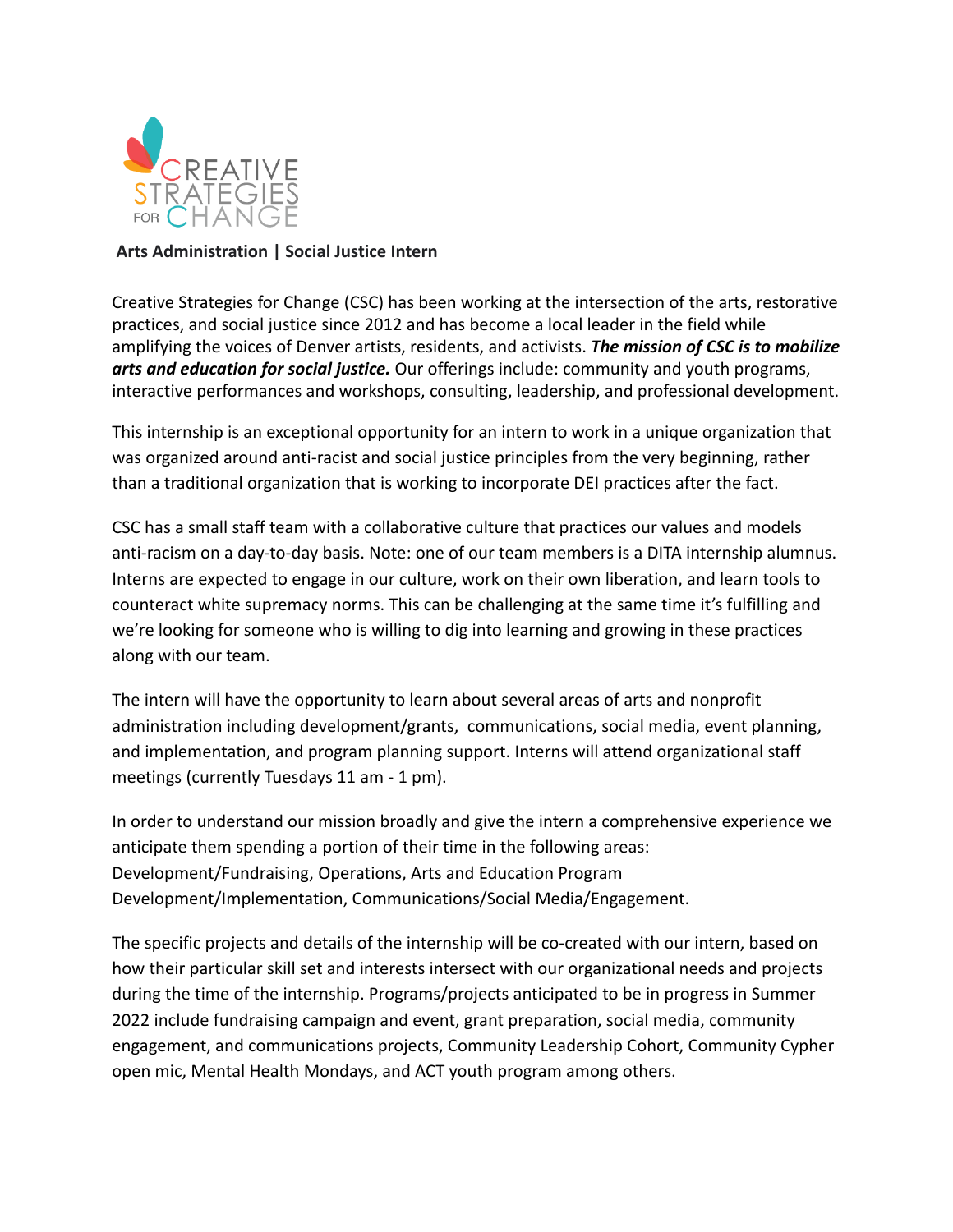Broadly the intern will engage in the following activities:

\*Assisting the Development Director with a wide variety of fundraising activities including grant preparation, event planning and implementation, and individual donor campaign. (approximately 40%)

\*Working with a team on planning, marketing, staffing, and implementation of programs such as Community Cypher and Mental Health Mondays. Some of our events are online and/or hybrid. Note: most of our events take place in the evenings or on weekends and will require hours outside of the regular 9-5 workday; these will be scheduled in consideration of the intern's schedule and transportation needs. (approximately 15%)

\*Using writing, social media, and other marketing and administrative tools to help promote our programs, activities, and fundraising efforts. (approximately 15%)

\*Attending organizational staff meetings and reporting on work and activities. May also attend board meetings and various other planning meetings depending on specific assignments. (approximately 10%)

\*Assisting our ED or Director of Development and Capacity Building with various broad organizational tasks and projects such as financial management, budgeting or strategic planning. (Approximately 10%)

\*Assisting in a variety of staff efforts including general administrative tasks. This will sometimes include basic administrative tasks such as copying, database entry, and similar tasks that are expected of everyone on our team. (Approximately 10%)

Most of the work of this position will be performed during regular office hours, M-F, between 9 am - 5 pm, however, some evening and weekend hours will be needed to attend community events. We will work on scheduling these opportunities with the intern's other commitments. We prefer most work to be done in-office although some remote work may be possible from time to time (or if required due to COVID-19.)

*As an ideal candidate, you...*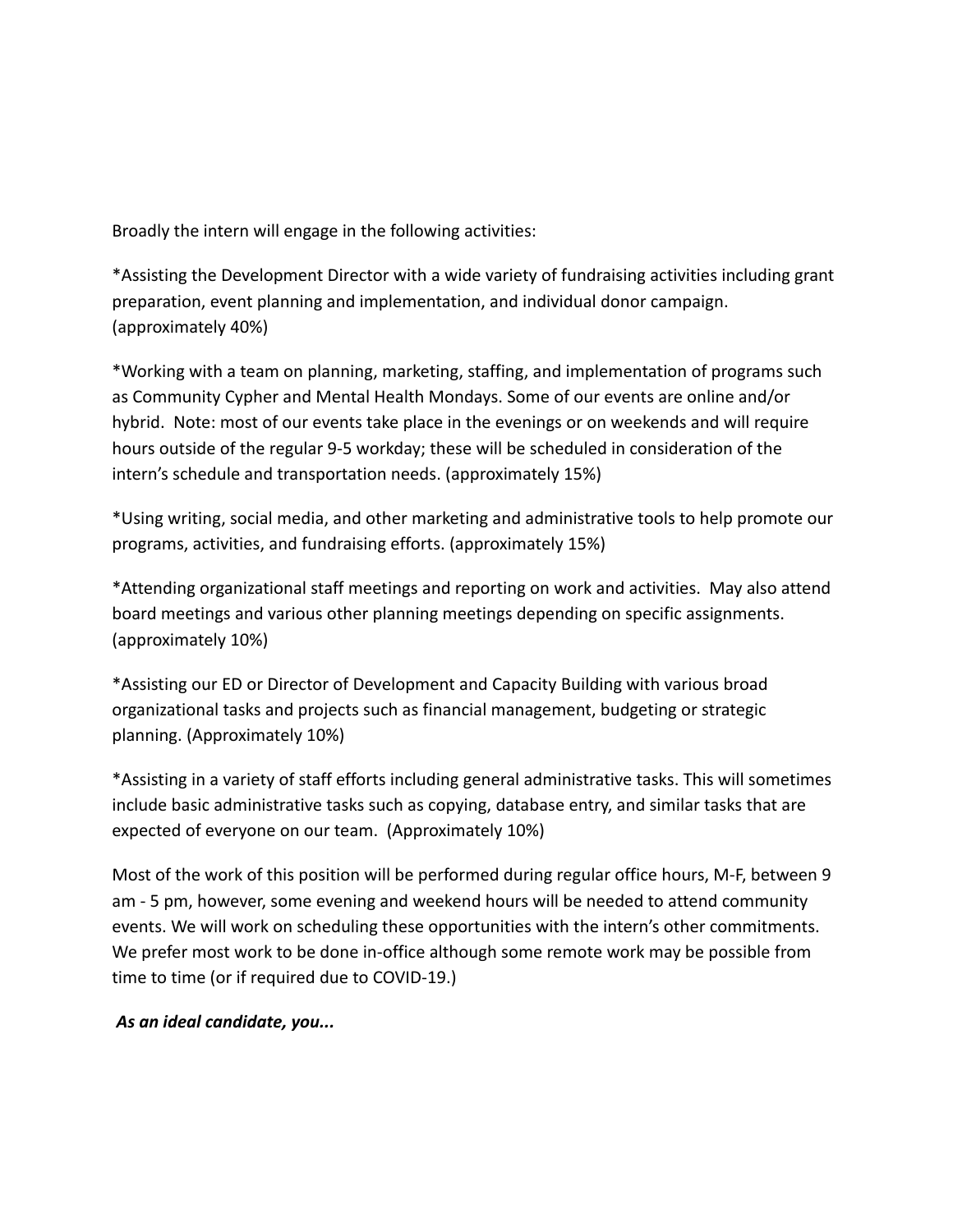- Have an interest in the intersection of arts and social justice and the desire to learn about nonprofit management, especially fundraising.
- Are familiar with or interested in some of the following: community organizing, performing arts and arts education, youth leadership development, restorative /transformative justice.
- Are willing to learn and grow and participate in a culture that defies white supremacy norms, including participation in discussions and conflict when it arises.
- Enjoy working with diverse teams and communities.
- Are proactive and self-motivated and willing to work within a general direction trying new things, making mistakes, and always learning.
- Have an awareness of your own needs for self-care and a willingness to communicate them to your supervisor and/or team. Our work is sometimes stressful and can involve interaction with program participants, youth, and community members experiencing trauma.
- Are a collaborative communicator willing to learn and practice culturally responsive interpersonal, verbal, and written communication skills.
- You understand the value of the arts as an expression and foundation to the work at CSC.

This position is *not* for you if are not willing to disrupt and dismantle (individually and collectively) the following norms:

- Perfectionism
- False Sense of Urgency
- Value Quantity over Quality
- Power Hoarding
- Fear of Open Conflict
- Defensiveness